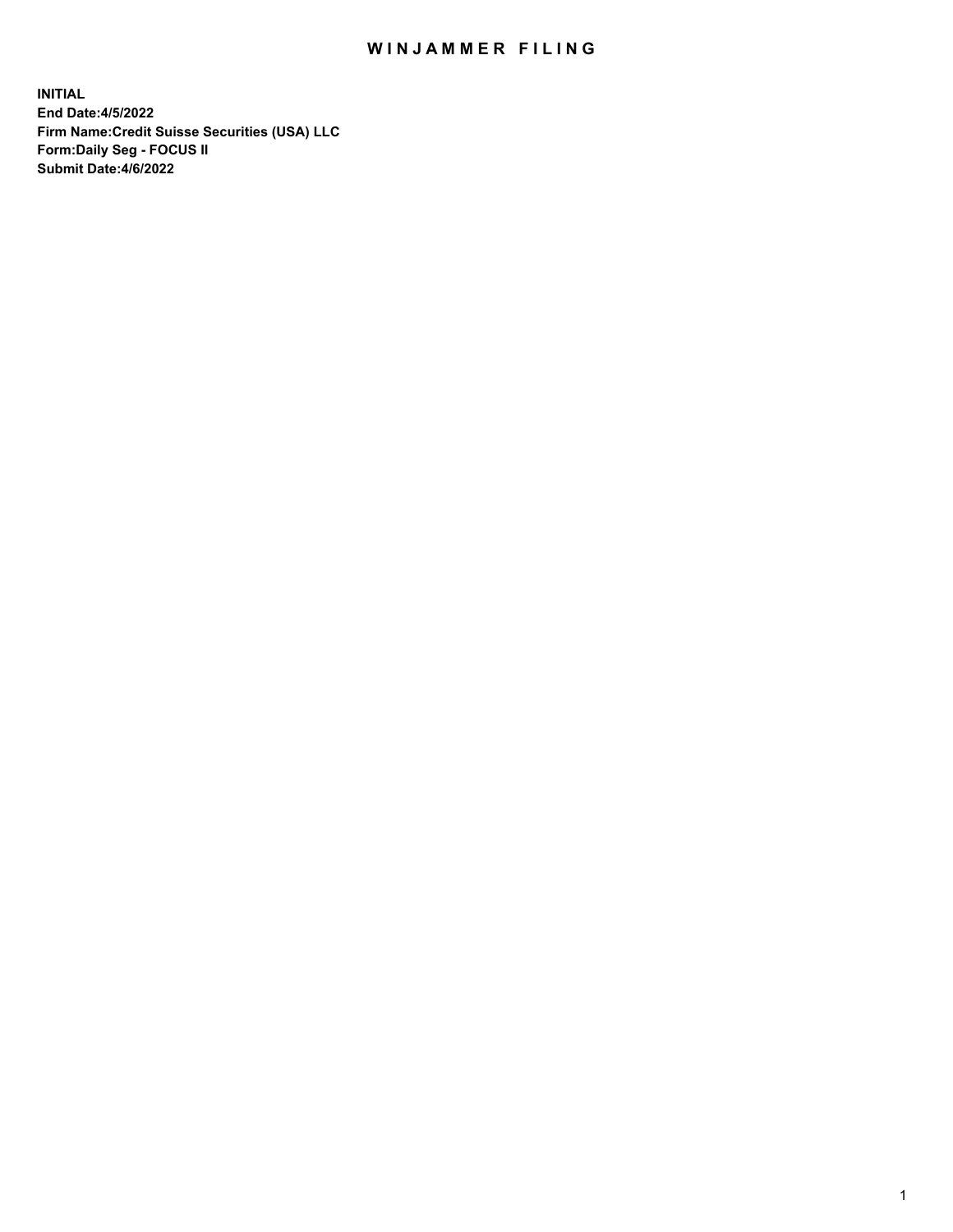**INITIAL**

#### **End Date:4/5/2022 Firm Name:Credit Suisse Securities (USA) LLC Form:Daily Seg - FOCUS II Submit Date:4/6/2022**

### **Daily Segregation - Cover Page**

| Name of Company<br><b>Contact Name</b>                                                                                                                                                                                                                                                                                         | <b>Credit Suisse Securities (USA)</b><br><b>LLC</b><br><b>Alexander Baptiste</b> |
|--------------------------------------------------------------------------------------------------------------------------------------------------------------------------------------------------------------------------------------------------------------------------------------------------------------------------------|----------------------------------------------------------------------------------|
| <b>Contact Phone Number</b>                                                                                                                                                                                                                                                                                                    | 919-994-6223                                                                     |
| <b>Contact Email Address</b>                                                                                                                                                                                                                                                                                                   | alexander.baptiste@credit-suiss<br>e.com                                         |
| FCM's Customer Segregated Funds Residual Interest Target (choose one):<br>a. Minimum dollar amount: ; or<br>b. Minimum percentage of customer segregated funds required:% ; or<br>c. Dollar amount range between: and; or<br>d. Percentage range of customer segregated funds required between:% and%.                         | $\frac{0}{5}$<br>0 <sub>0</sub><br>0 <sub>0</sub>                                |
| FCM's Customer Secured Amount Funds Residual Interest Target (choose one):<br>a. Minimum dollar amount: ; or<br>b. Minimum percentage of customer secured funds required:%; or<br>c. Dollar amount range between: and; or<br>d. Percentage range of customer secured funds required between:% and%.                            | $\frac{0}{5}$<br>$\underline{0} \underline{0}$<br>0 <sub>0</sub>                 |
| FCM's Cleared Swaps Customer Collateral Residual Interest Target (choose one):<br>a. Minimum dollar amount: ; or<br>b. Minimum percentage of cleared swaps customer collateral required:% ; or<br>c. Dollar amount range between: and; or<br>d. Percentage range of cleared swaps customer collateral required between:% and%. | $\frac{0}{5}$<br>0 <sub>0</sub><br>00                                            |

Attach supporting documents CH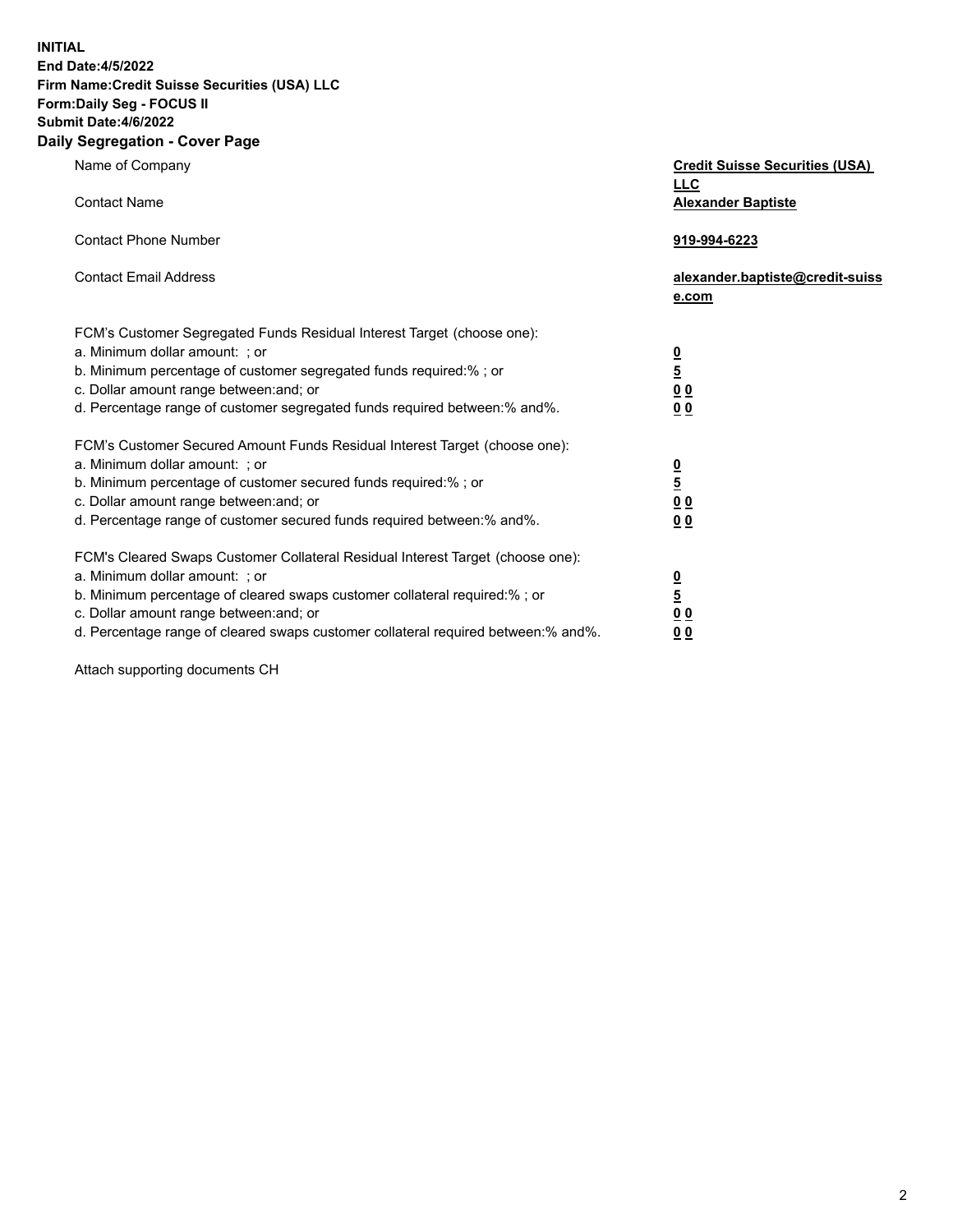## **INITIAL End Date:4/5/2022 Firm Name:Credit Suisse Securities (USA) LLC Form:Daily Seg - FOCUS II Submit Date:4/6/2022**

## **Daily Segregation - Secured Amounts**

|     | Foreign Futures and Foreign Options Secured Amounts                                                        |                                   |
|-----|------------------------------------------------------------------------------------------------------------|-----------------------------------|
|     | Amount required to be set aside pursuant to law, rule or regulation of a foreign                           | $0$ [7305]                        |
|     | government or a rule of a self-regulatory organization authorized thereunder                               |                                   |
| 1.  | Net ledger balance - Foreign Futures and Foreign Option Trading - All Customers                            |                                   |
|     | A. Cash                                                                                                    | 2,978,263,060 [7315]              |
|     | B. Securities (at market)                                                                                  | 30,058,406 [7317]                 |
| 2.  | Net unrealized profit (loss) in open futures contracts traded on a foreign board of trade                  | -1,498,550,564 [7325]             |
| 3.  | Exchange traded options                                                                                    |                                   |
|     | a. Market value of open option contracts purchased on a foreign board of trade                             | 128 [7335]                        |
|     | b. Market value of open contracts granted (sold) on a foreign board of trade                               | $0$ [7337]                        |
| 4.  | Net equity (deficit) (add lines 1. 2. and 3.)                                                              | 1,509,771,030 [7345]              |
| 5.  | Account liquidating to a deficit and account with a debit balances - gross amount                          | 144,535,181 [7351]                |
|     | Less: amount offset by customer owned securities                                                           | -144,444,339 [7352] 90,842 [7354] |
| 6.  | Amount required to be set aside as the secured amount - Net Liquidating Equity                             | 1,509,861,872 [7355]              |
|     | Method (add lines 4 and 5)                                                                                 |                                   |
| 7.  | Greater of amount required to be set aside pursuant to foreign jurisdiction (above) or line                | 1,509,861,872 [7360]              |
|     | 6.                                                                                                         |                                   |
|     | FUNDS DEPOSITED IN SEPARATE REGULATION 30.7 ACCOUNTS                                                       |                                   |
| 1.  | Cash in banks                                                                                              |                                   |
|     | A. Banks located in the United States                                                                      | 111,040,346 [7500]                |
|     | B. Other banks qualified under Regulation 30.7                                                             | 281,371,161 [7520] 392,411,507    |
|     |                                                                                                            | [7530]                            |
| 2.  | Securities                                                                                                 |                                   |
|     | A. In safekeeping with banks located in the United States                                                  | 30,058,406 [7540]                 |
|     | B. In safekeeping with other banks qualified under Regulation 30.7                                         | 0 [7560] 30,058,406 [7570]        |
| 3.  | Equities with registered futures commission merchants                                                      |                                   |
|     | A. Cash                                                                                                    | $0$ [7580]                        |
|     | <b>B.</b> Securities                                                                                       | $0$ [7590]                        |
|     | C. Unrealized gain (loss) on open futures contracts                                                        | $0$ [7600]                        |
|     | D. Value of long option contracts                                                                          | $0$ [7610]                        |
|     | E. Value of short option contracts                                                                         | 0 [7615] 0 [7620]                 |
| 4.  | Amounts held by clearing organizations of foreign boards of trade                                          |                                   |
|     | A. Cash                                                                                                    | $0$ [7640]                        |
|     | <b>B.</b> Securities                                                                                       | $0$ [7650]                        |
|     | C. Amount due to (from) clearing organization - daily variation                                            | $0$ [7660]                        |
|     | D. Value of long option contracts                                                                          | $0$ [7670]                        |
|     | E. Value of short option contracts                                                                         | 0 [7675] 0 [7680]                 |
| 5.  | Amounts held by members of foreign boards of trade                                                         |                                   |
|     | A. Cash                                                                                                    | 2,947,011,065 [7700]              |
|     | <b>B.</b> Securities                                                                                       | $0$ [7710]                        |
|     | C. Unrealized gain (loss) on open futures contracts                                                        | -1,591,213,957 [7720]             |
|     | D. Value of long option contracts                                                                          | 128 [7730]                        |
|     | E. Value of short option contracts                                                                         | 0 [7735] 1,355,797,236 [7740]     |
| 6.  | Amounts with other depositories designated by a foreign board of trade                                     | $0$ [7760]                        |
| 7.  | Segregated funds on hand                                                                                   | $0$ [7765]                        |
| 8.  | Total funds in separate section 30.7 accounts                                                              | 1,778,267,149 [7770]              |
| 9.  | Excess (deficiency) Set Aside for Secured Amount (subtract line 7 Secured Statement<br>Page 1 from Line 8) | 268,405,277 [7380]                |
| 10. | Management Target Amount for Excess funds in separate section 30.7 accounts                                | 75,493,094 [7780]                 |

11. Excess (deficiency) funds in separate 30.7 accounts over (under) Management Target **192,912,183** [7785]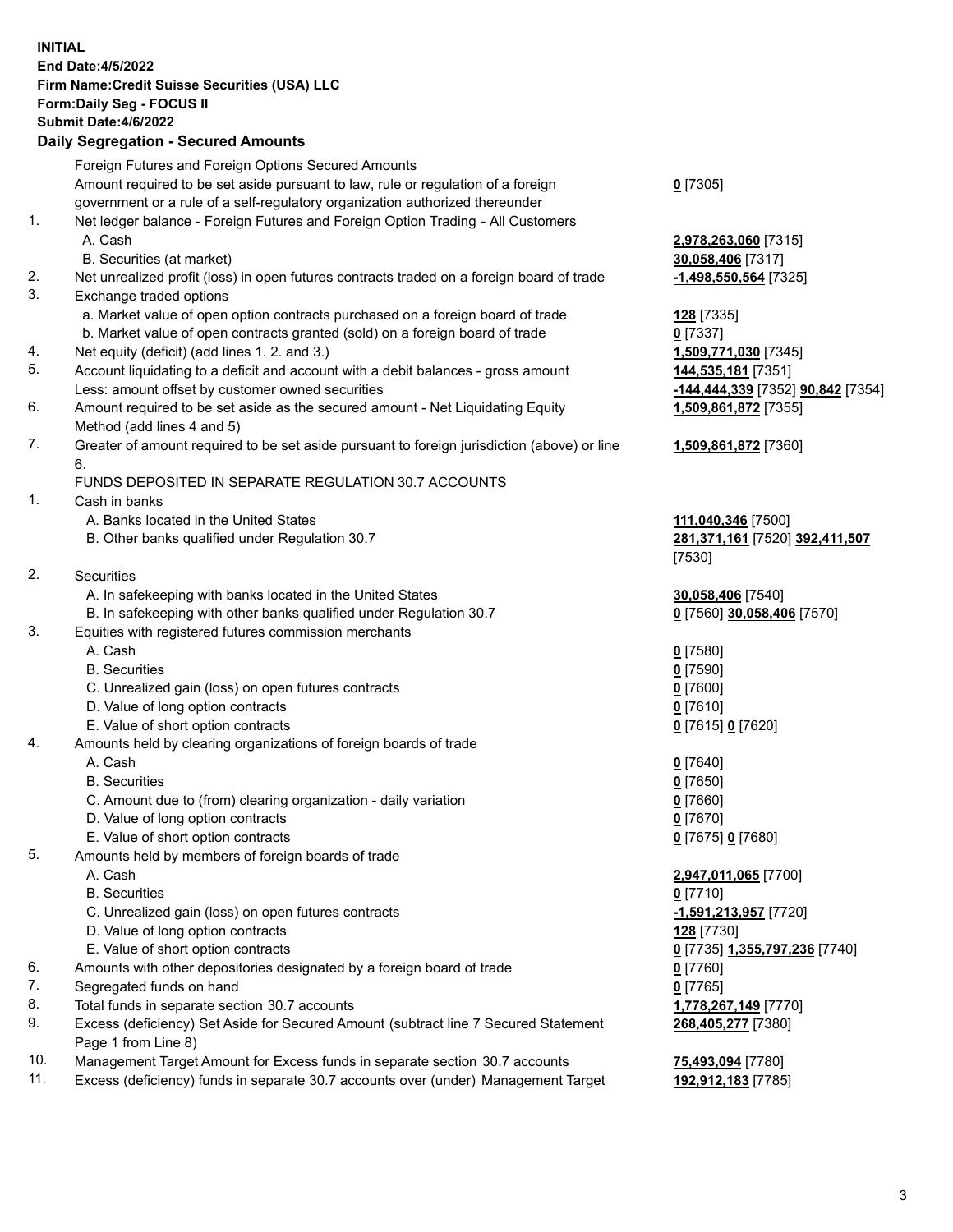|                | <b>INITIAL</b><br>End Date: 4/5/2022<br>Firm Name: Credit Suisse Securities (USA) LLC<br>Form: Daily Seg - FOCUS II<br>Submit Date: 4/6/2022<br><b>Daily Segregation - Segregation Statement</b> |                                  |
|----------------|--------------------------------------------------------------------------------------------------------------------------------------------------------------------------------------------------|----------------------------------|
|                | SEGREGATION REQUIREMENTS(Section 4d(2) of the CEAct)                                                                                                                                             |                                  |
| 1 <sub>1</sub> | Net ledger balance                                                                                                                                                                               |                                  |
|                | A. Cash                                                                                                                                                                                          | 663,481,170 [7010]               |
|                | B. Securities (at market)                                                                                                                                                                        | 386,241,339 [7020]               |
| 2.             | Net unrealized profit (loss) in open futures contracts traded on a contract market                                                                                                               | -129,584,228 [7030]              |
| 3.             | Exchange traded options                                                                                                                                                                          |                                  |
|                | A. Add market value of open option contracts purchased on a contract market                                                                                                                      | 60,770,755 [7032]                |
|                | B. Deduct market value of open option contracts granted (sold) on a contract market                                                                                                              | -50,348,355 [7033]               |
| 4.             | Net equity (deficit) (add lines 1, 2 and 3)                                                                                                                                                      | 930,560,681 [7040]               |
| 5.             | Accounts liquidating to a deficit and accounts with                                                                                                                                              |                                  |
|                | debit balances - gross amount                                                                                                                                                                    | 66,949,057 [7045]                |
|                | Less: amount offset by customer securities                                                                                                                                                       | -66,907,276 [7047] 41,781 [7050] |
| 6.             | Amount required to be segregated (add lines 4 and 5)                                                                                                                                             | 930,602,462 [7060]               |
|                | FUNDS IN SEGREGATED ACCOUNTS                                                                                                                                                                     |                                  |
| 7.             | Deposited in segregated funds bank accounts                                                                                                                                                      |                                  |
|                | A. Cash                                                                                                                                                                                          | 90,792,504 [7070]                |
|                | B. Securities representing investments of customers' funds (at market)                                                                                                                           | $0$ [7080]                       |
|                | C. Securities held for particular customers or option customers in lieu of cash (at                                                                                                              | 366,786,602 [7090]               |
|                | market)                                                                                                                                                                                          |                                  |
| 8.             | Margins on deposit with derivatives clearing organizations of contract markets                                                                                                                   |                                  |
|                | A. Cash                                                                                                                                                                                          | 719,653,422 [7100]               |
|                | B. Securities representing investments of customers' funds (at market)                                                                                                                           | $0$ [7110]                       |
|                | C. Securities held for particular customers or option customers in lieu of cash (at                                                                                                              | 19,454,737 [7120]                |
| 9.             | market)<br>Net settlement from (to) derivatives clearing organizations of contract markets                                                                                                       | 8,815,069 [7130]                 |
| 10.            | Exchange traded options                                                                                                                                                                          |                                  |
|                | A. Value of open long option contracts                                                                                                                                                           | 60,770,755 [7132]                |
|                | B. Value of open short option contracts                                                                                                                                                          | -50,348,355 [7133]               |
| 11.            | Net equities with other FCMs                                                                                                                                                                     |                                  |
|                | A. Net liquidating equity                                                                                                                                                                        | 159,028 [7140]                   |
|                | B. Securities representing investments of customers' funds (at market)                                                                                                                           | $0$ [7160]                       |
|                | C. Securities held for particular customers or option customers in lieu of cash (at                                                                                                              | $0$ [7170]                       |
|                | market)                                                                                                                                                                                          |                                  |
| 12.            | Segregated funds on hand                                                                                                                                                                         | $0$ [7150]                       |
| 13.            | Total amount in segregation (add lines 7 through 12)                                                                                                                                             | 1,216,083,762 [7180]             |
| 14.            | Excess (deficiency) funds in segregation (subtract line 6 from line 13)                                                                                                                          | 285,481,300 [7190]               |
| 15.            | Management Target Amount for Excess funds in segregation                                                                                                                                         | 46,530,123 [7194]                |
| 16.            | Excess (deficiency) funds in segregation over (under) Management Target Amount                                                                                                                   | 238,951,177 [7198]               |
|                | <b>Excess</b>                                                                                                                                                                                    |                                  |